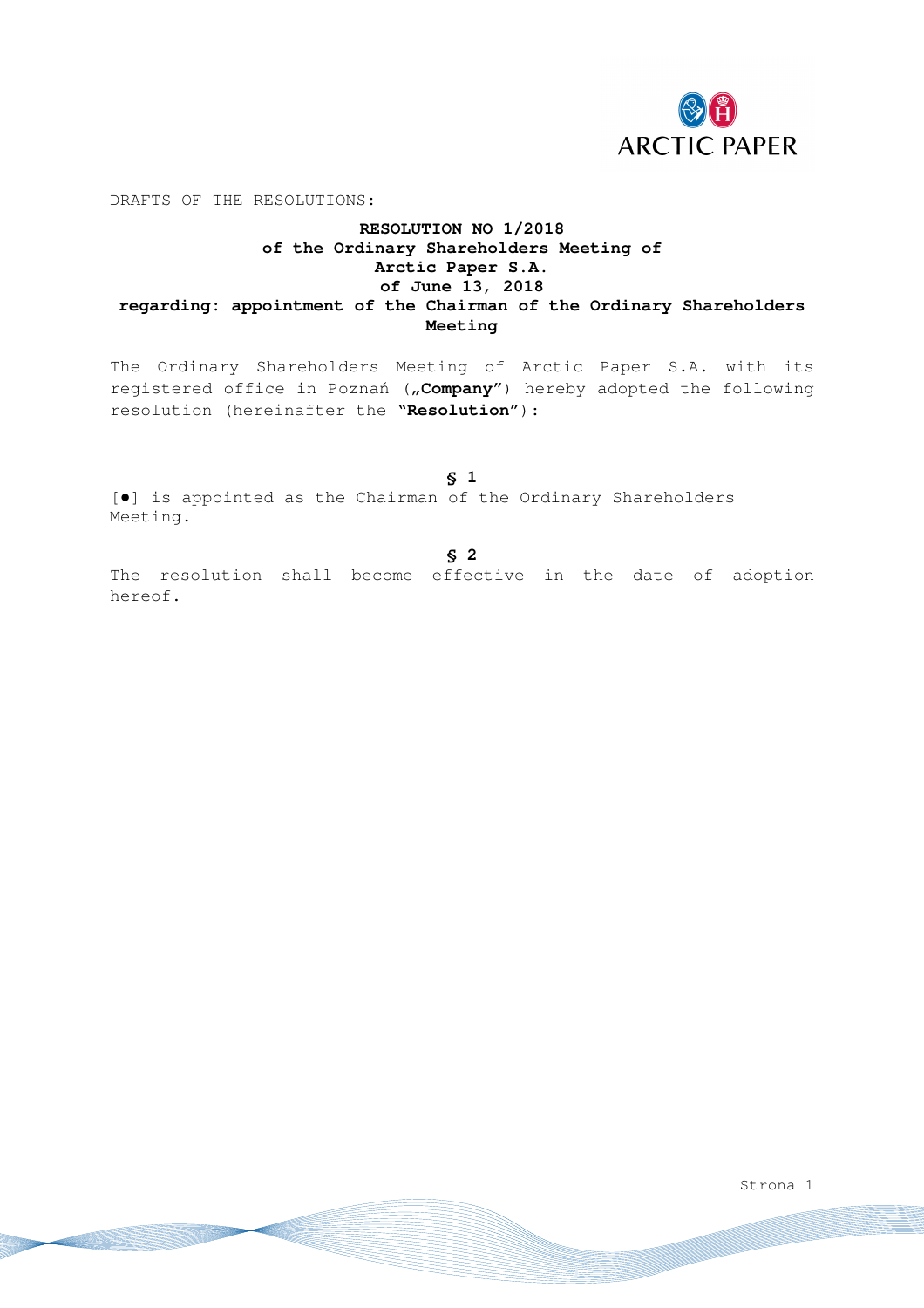

#### **RESOLUTION NO 2/2018**

#### **of the Ordinary Shareholders Meeting of Arctic Paper S.A. of June 13, 2018 regarding: adoption of the agenda of the Shareholders Meeting**

The General Meeting of Arctic Paper S.A. with its registered office in Poznań ("Company") hereby adopted the following agenda of the Shareholders Meeting of the Company, made public in accordance with art.  $402<sup>1</sup>$  of the Commercial Companies Code,:

- 1. Opening the meeting and electing the Chairman of the Ordinary Shareholders Meeting;
- 2. Confirming that the Shareholders Meeting was convened correctly and is able to adopt resolutions;
- 3. Adopting the agenda;
- 4. Adopting a resolution on non-appointment of a Returning Committee of the Shareholders Meeting;
- 5. Considering the Management Board's report on the Company's operations in the financial year 2017;
- 6. Considering the Company's financial statements for the financial year 2017;
- 7. Reviewing the auditor's opinion and report on the audit of the financial statements of the Company for the financial year 2017;
- 8. Reviewing the Company's Supervisory Board's report on the evaluation of the Management Board's report on the Company's operations and the evaluation of the Company's financial statements for the financial year 2017 as well as reviewing the Supervisory Board's opinion on the resolutions placed on the Shareholders Meeting's agenda;
- 9. Adopting resolutions on the approval of the Company's Management Board's report on its operations in the financial year 2017;
- 10. Adopting resolutions on the approval of the Company's financial statements for the financial year 2017;
- 11. Considering the report on operations of the Arctic Paper S.A. Capital Group and the financial statements of the

Strona 2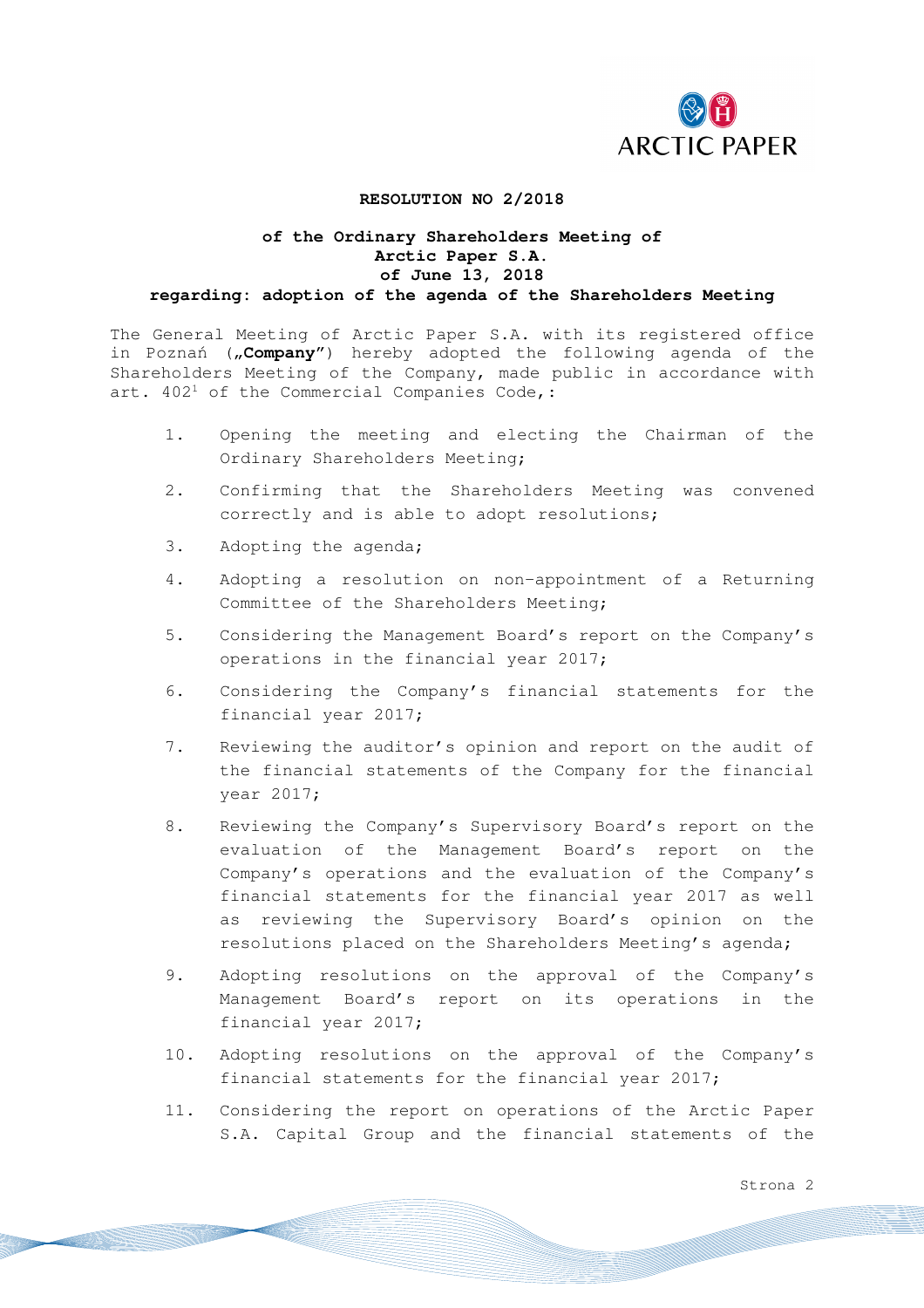

Arctic Paper S.A. Capital Group for the financial year 2017;

- 12. Reviewing the auditor's opinion and report on the audit of financial statements of the Arctic Paper S.A. Capital Group for the financial year 2017;
- 13. Adopting resolutions on the approval of the financial statements of the Arctic Paper S.A. Capital Group for 2017 and on the approval of the report on operations of the Arctic Paper S.A. Capital Group for the financial year 2017;
- 14. Adopting a resolution on payment of a dividend and determination of a date of dividend day and dividend payment date;
- 15. Adopting a resolution on covering of the Company's net loss for the financial year 2017;
- 16. Adopting resolutions on the acknowledgment of performance of duties by the Management Board Members in the financial year 2017;
- 17. Adopting resolutions on the acknowledgment of performance of duties by the Supervisory Board Members in the financial year 2017;
- 18. Adopting a resolution on appointment of the Supervisory Board for a new joint term of office;
- 19. Closing the meeting.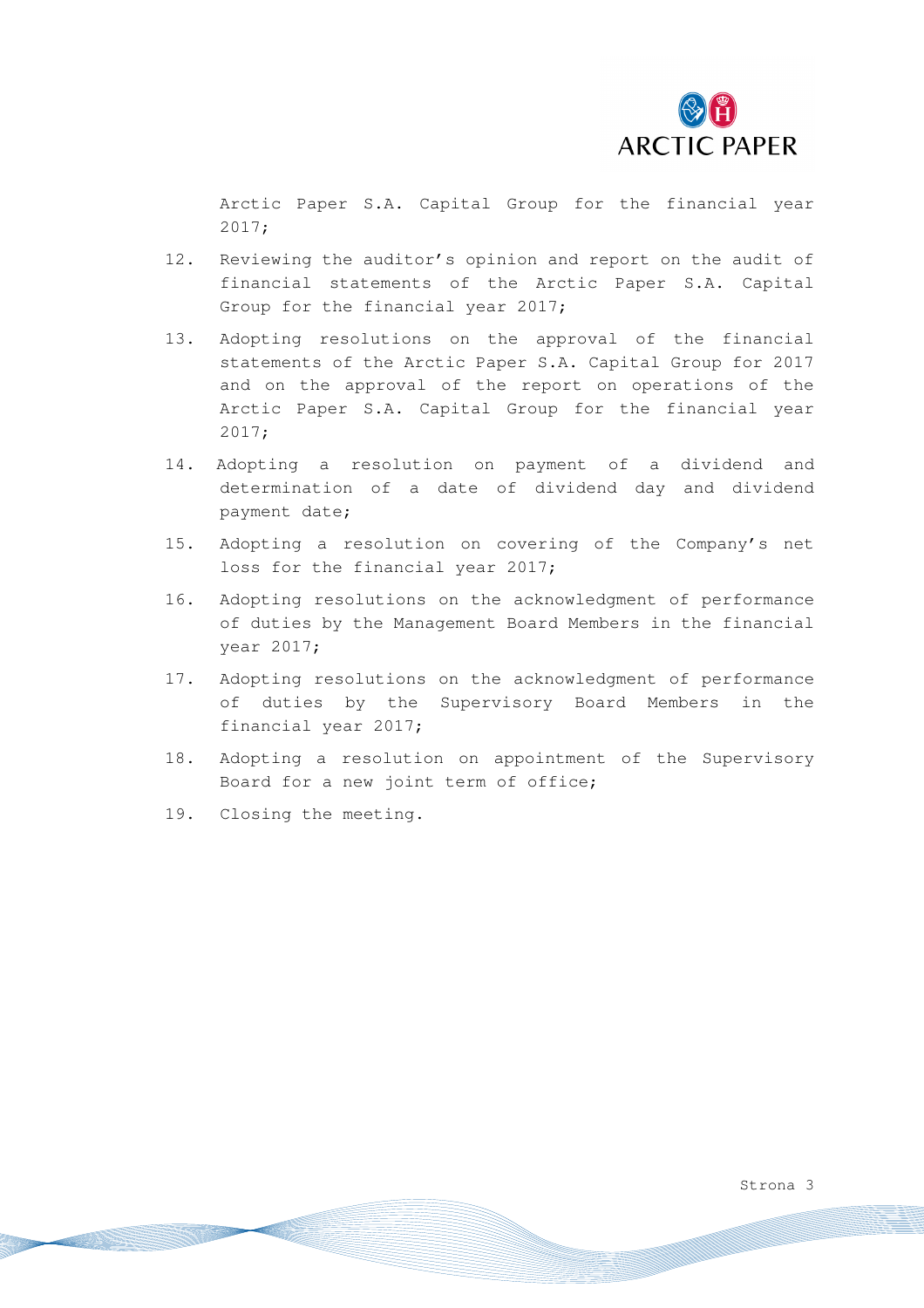

### **RESOLUTION NO 3/2018**

# **of the Ordinary Shareholders Meeting of Arctic Paper S.A. of June 13, 2018 regarding: waiving the appointment of the Returning Committee of the Shareholders Meeting**

#### **§ 1**

The Shareholders Meeting of of Arctic Paper S.A. with its registered office in Poznań ("**Company**") hereby adopted the following resolution (hereinafter the **"Resolution"**):

**§ 1** 

It is resolved to waive the appointment of the Returning Committee while entrusting the Chairman of the Meeting with the Committee's duties in respect of the vote count.

**§ 2** 

The Resolution shall become effective upon adoption hereof.

Strona 4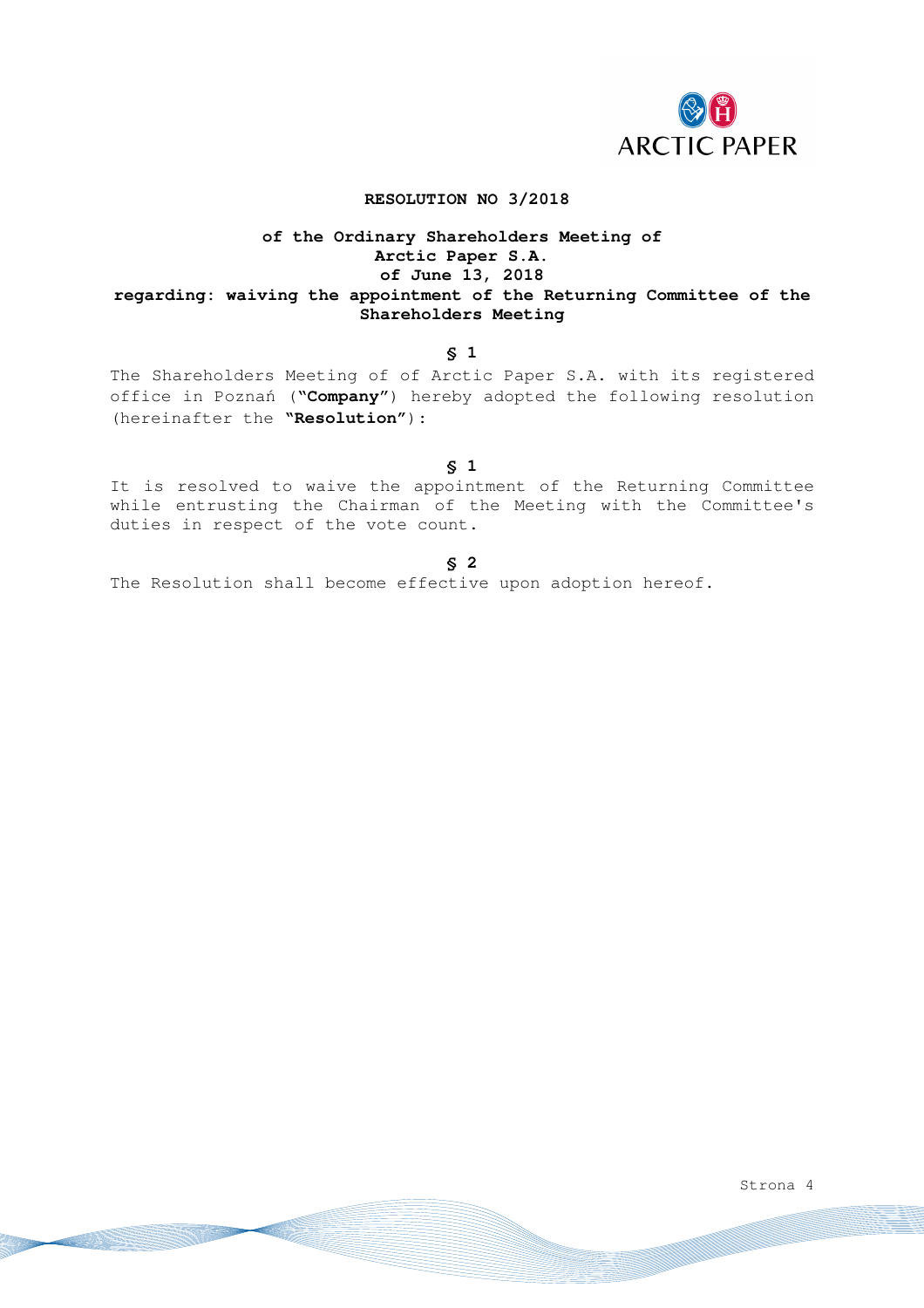

# **RESOLUTION NO 4/2018 of the Ordinary Shareholders Meeting of Arctic Paper S.A. of June 13, 2018 regarding: approval of the Company's Management Board's report on its activity in the financial year 2017**

Acting pursuant to art. 395 § 2 item 1) of the Commercial Companies Code and pursuant to art. 18 section 18.1 item a) of the Articles of Association, the Shareholders Meeting of Arctic Paper S.A. with its registered office in Poznań ("**Company**") hereby adopted the following resolution(hereinafter the **"Resolution"**):

**§ 1** 

The Shareholders Meeting, after consideration of the Management Board's report on the Company's activity in the financial year 2017, decided to approve the same.

**§ 2** 

The resolution shall become effective in the date of adoption hereof.

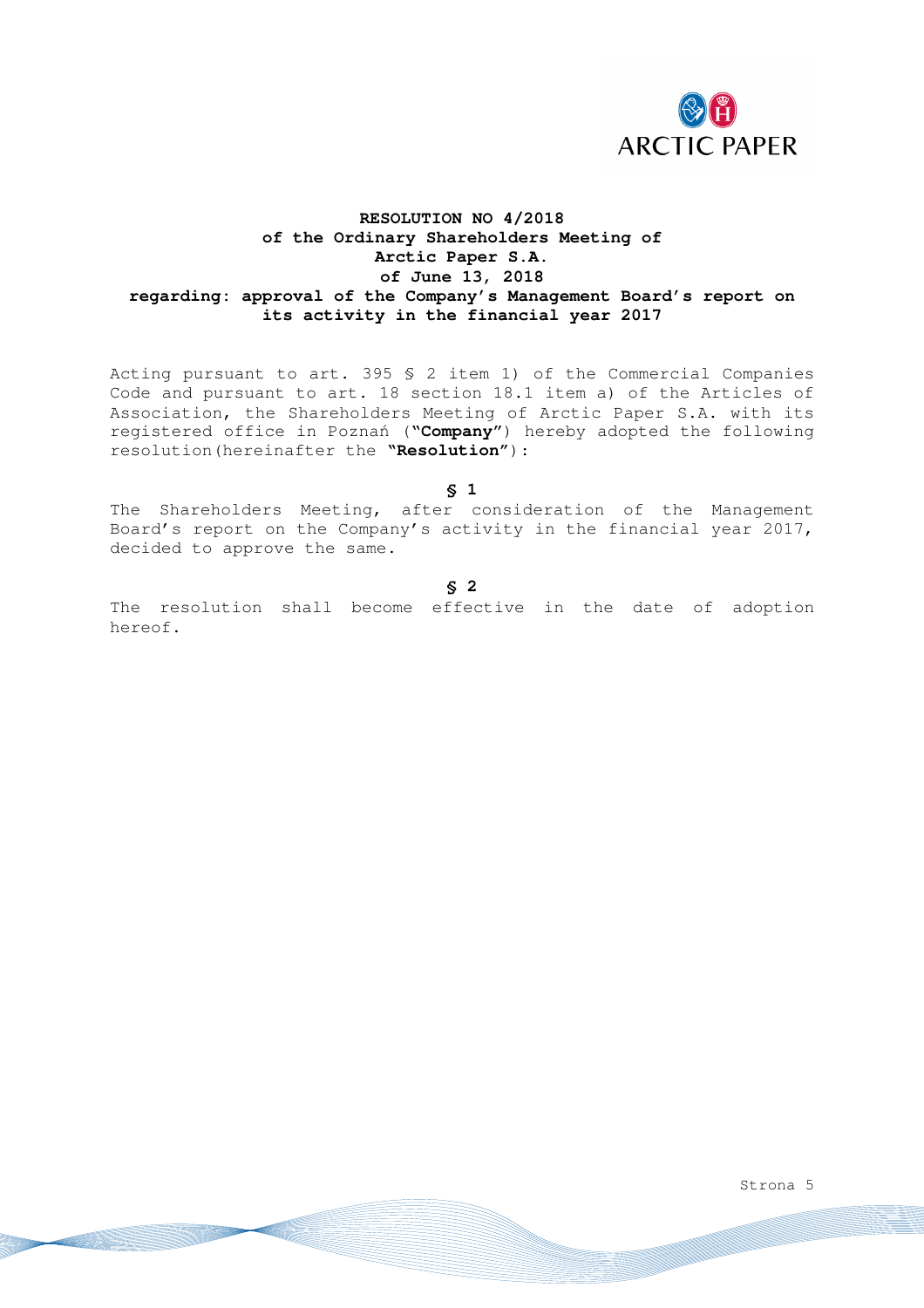

#### **RESOLUTION NO 5/2018**

## **of the Ordinary Shareholders Meeting of Arctic Paper S.A. of June 13, 2018 regarding: approval of the Company's financial statement for the financial year 2017**

Acting pursuant to art. 395 § 2 item 1) of the Commercial Companies Code and pursuant to art. 18 section 18.1 item a) of the Articles of Association, the Shareholders Meeting of Arctic Paper S.A. with its registered office in Poznań ("**Company**") hereby adopted the following resolution(hereinafter the **"Resolution"**):

**§ 1** 

The Shareholders Meeting, after consideration of the financial statements of the Company comprising introduction, balance sheet, profit and loss account, consolidated income statement, list of changes in equity capital, cash flow statement and additional notes for the financial year 2017, decided to approve the same.

#### **§ 2**

The resolution shall become effective in the date of adoption hereof.

Strona 6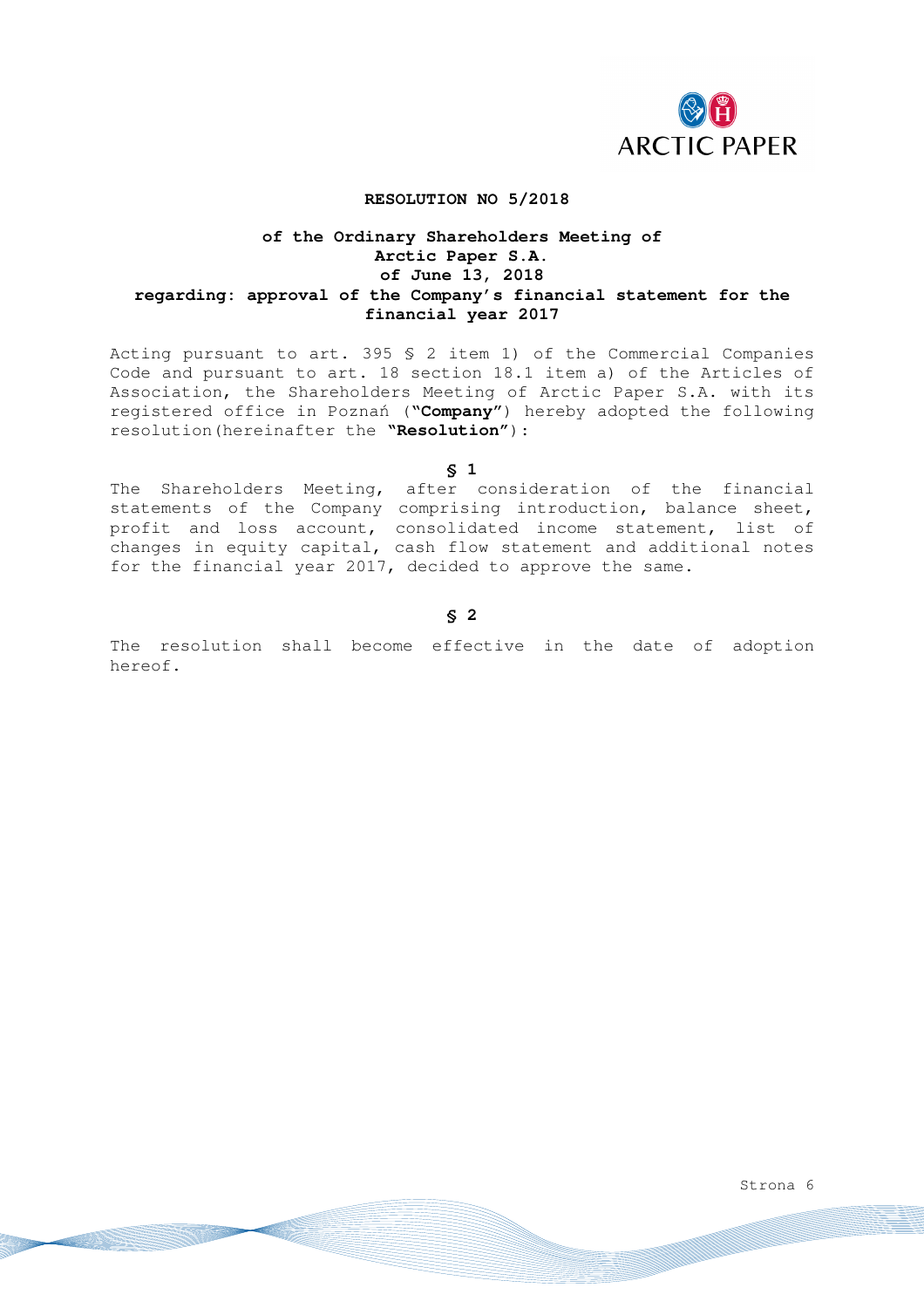

## **RESOLUTION NO 6/2018**

## **of the Ordinary Shareholders Meeting of Arctic Paper S.A. of June 13, 2018 regarding: approval of the activity report of the Capital Group Arctic Paper S.A. in the financial year 2017**

Acting pursuant to art. 395 § 5 and art. 395 § 2 item 1) of the Commercial Companies Code, the Shareholders Meeting of Arctic Paper S.A. with its registered office in Poznań ("**Company**") hereby adopted the following resolution(hereinafter the **"Resolution"**):

**§ 1** 

The Shareholders Meeting, after consideration of the activity report of Capital Group Arctic Paper S.A. for the financial year 2017, decided to approve the same.

**§ 2** 

The resolution shall become effective in the date of adoption hereof.

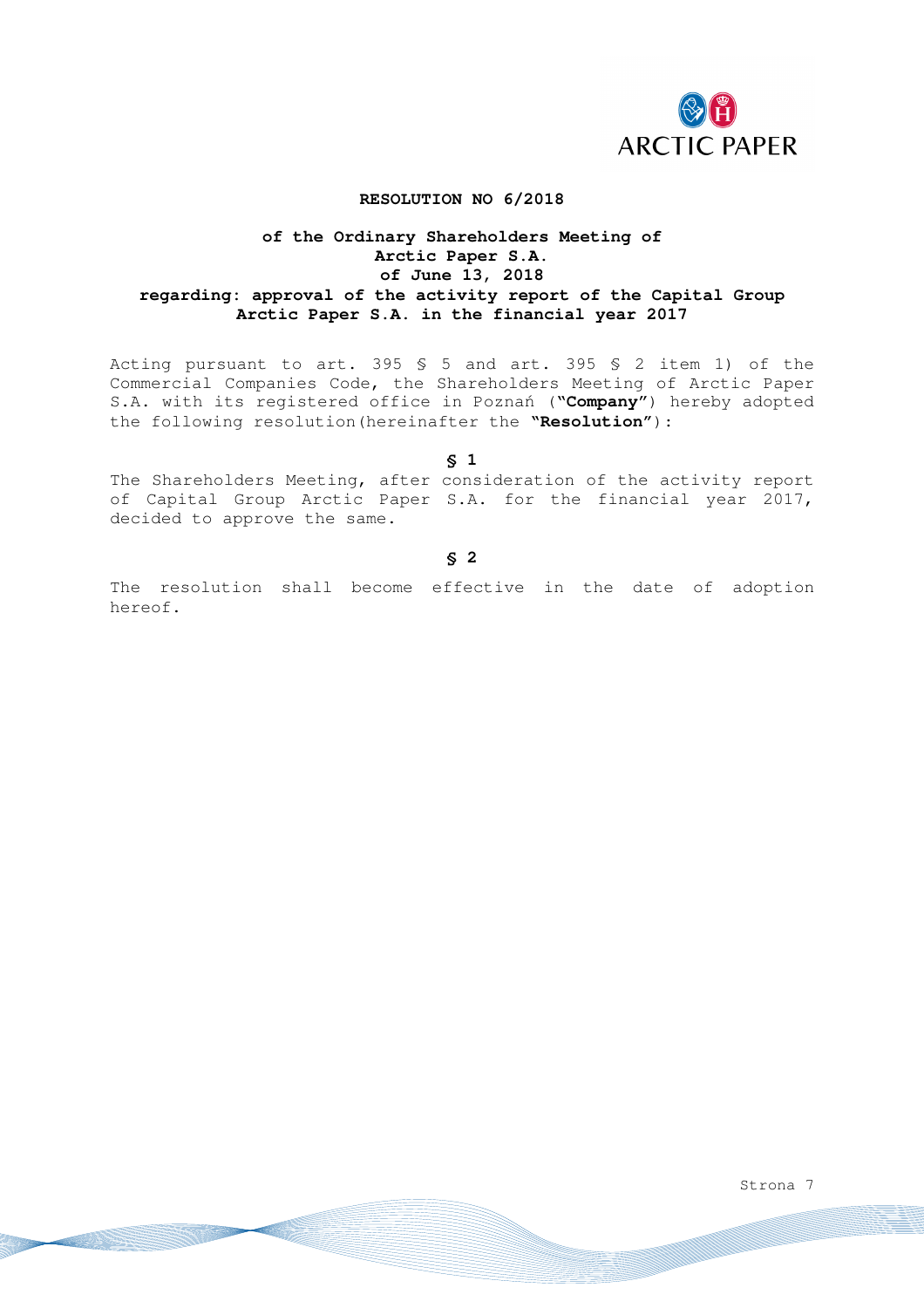

### **RESOLUTION NO 7/2018**

## **of the Ordinary Shareholders Meeting of Arctic Paper S.A. of June 13, 2018 regarding: approval of the financial statement of the Capital Group Arctic Paper S.A. for the financial year 2017**

Acting pursuant to art. 395 § 5 and art. 395 § 2 item 1) of the Commercial Companies Code, the Shareholders Meeting of Arctic Paper S.A. with its registered office in Poznań ("**Company**") hereby adopted the following resolution(hereinafter the **"Resolution"**):

**§ 1** 

The Shareholders Meeting, after consideration of the financial statement of Capital Group Arctic Paper S.A. for the financial year 2017, decided to approve the same.

**§ 2** 

The resolution shall become effective in the date of adoption hereof.

Strona 8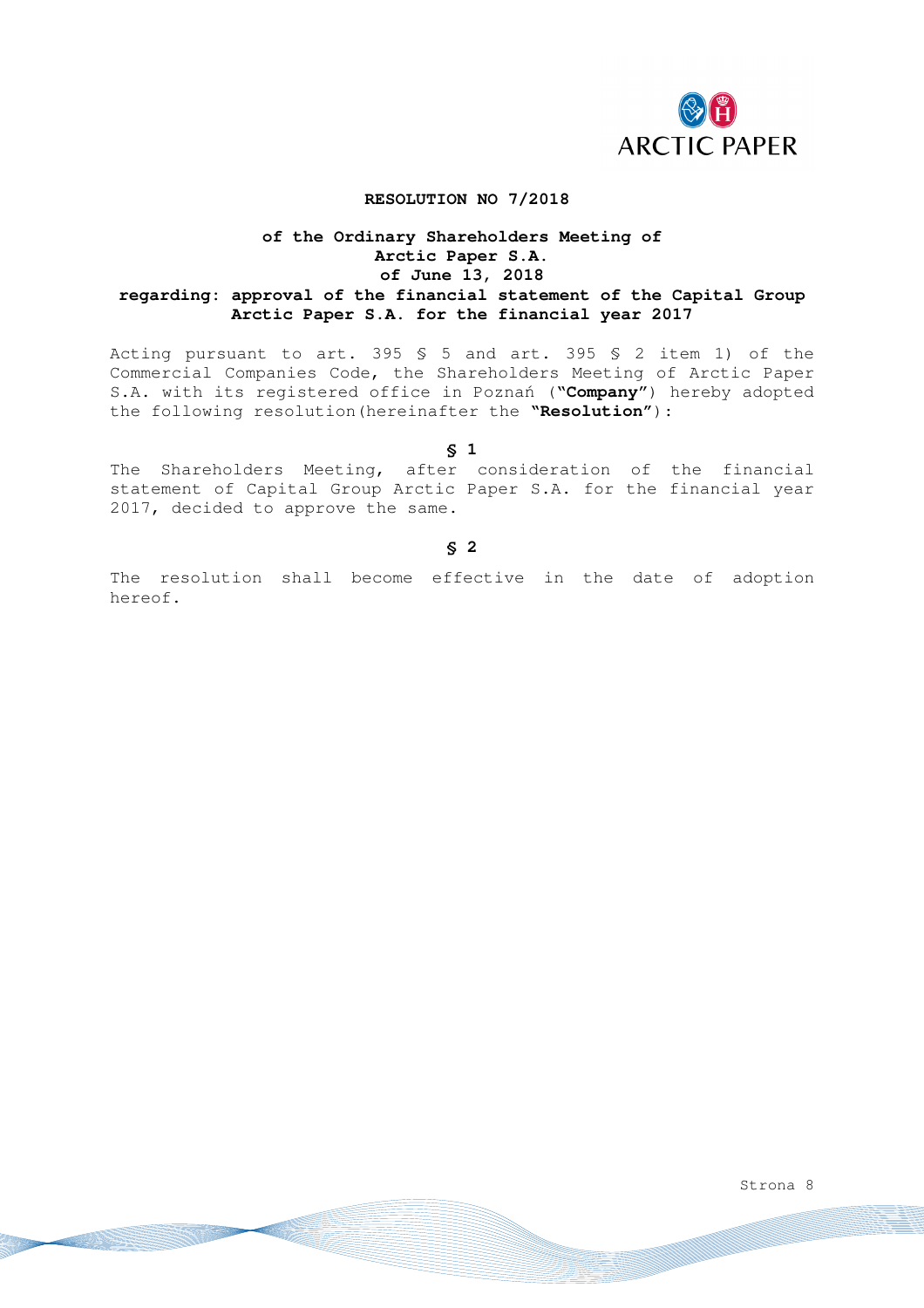

# **RESOLUTION NO 8/2018 of the Ordinary Shareholders Meeting of Arctic Paper S.A. of June 13, 2018 regarding: payment of a dividend and determination of a date of dividend day and dividend payment date**

Acting pursuant to art. 395 § 2 item 1) of the Commercial Companies Code and pursuant to art. 18 section 18.1 item c) of the Articles of Association, the Shareholders Meeting of Arctic Paper S.A. with its registered office in Poznań ("**Company"**) hereby adopted the following resolution(hereinafter the **"Resolution"**):

**§ 1** 

The Shareholders Meeting of the Company after consideration of Management Board request decided to accept the payment of dividend from the net profits from past years accumulated on the other reserves in the amount of PLN 13,857,556.60 (in words thirteen million eight hundred and fifty seven thousand five hundred and fifty-six zloty 60/100). Dividend per share will amount PLN 0,20(in words: twenty cents).

**§ 2** 

The dividend day is 20th of June 2018 and dividend payment date is 27th of June 2018.

**§ 3** 

The resolution shall become effective in the date of adoption hereof.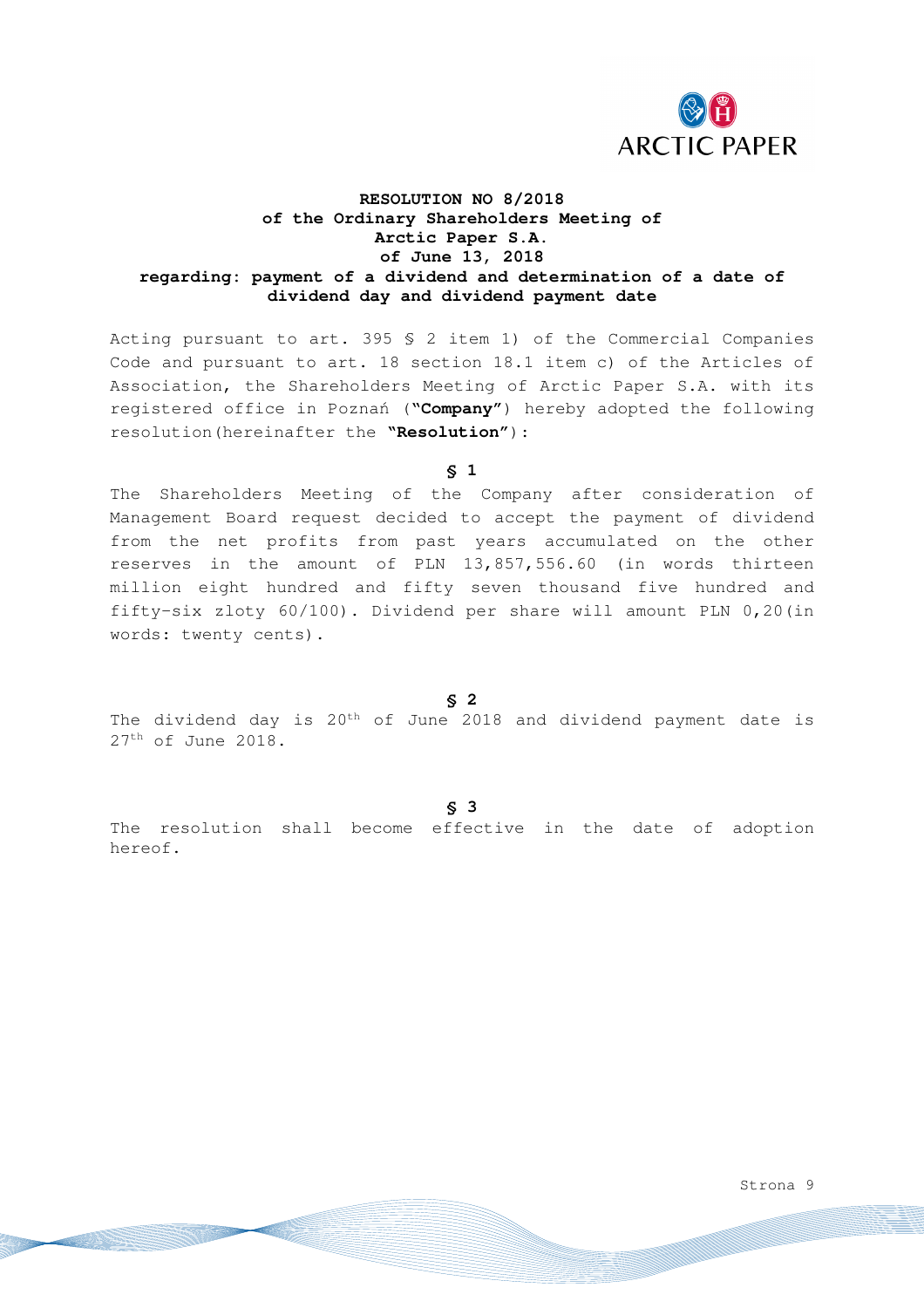

# **RESOLUTION NO 9/2018 of the Ordinary Shareholders Meeting of Arctic Paper S.A. of June 13, 2018 regarding: covering of the Company's net loss for the financial year 2017**

Acting pursuant to art. 395 § 2 item 1) of the Commercial Companies Code and pursuant to art. 18 section 18.1 item c) of the Articles of Association, the Shareholders Meeting of Arctic Paper S.A. with its registered office in Poznań ("Company") hereby adopted the following resolution(hereinafter the **"Resolution"**):

**§ 1** 

The Shareholders Meeting of the Company decided to cover net loss amounting to PLN 39,662,065.45(in words: thirty nine million six hundred and sixty two thousand and sixty-five zloty 45/100) generated by the Company in financial year 2017 by Company's reserve capital.

**§ 2** 

The resolution shall become effective in the date of adoption hereof.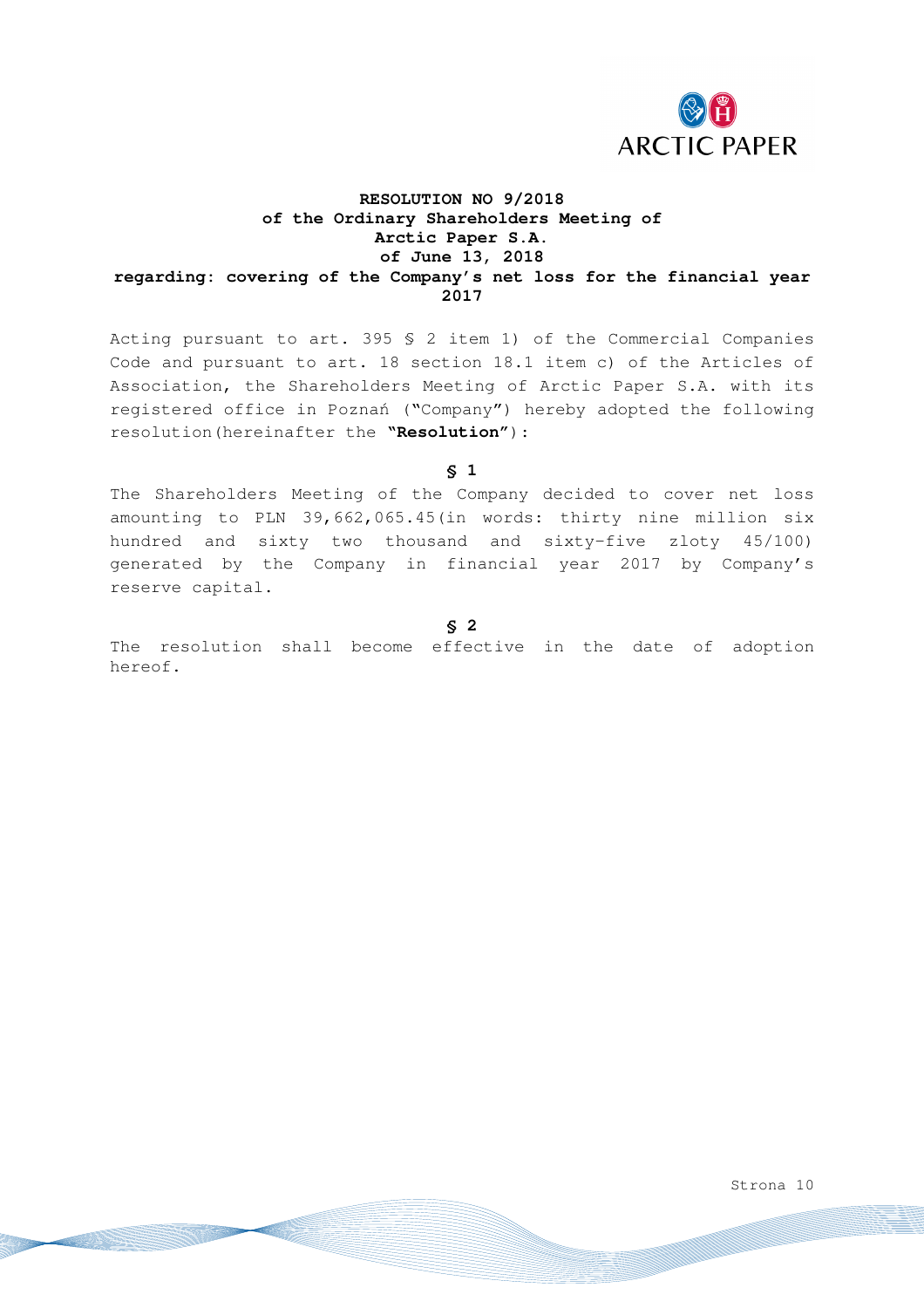

### **RESOLUTION NO 10/2018**

## **of the Ordinary Shareholders Meeting of Arctic Paper S.A. of June 13, 2018 regarding: acknowledgment of performance of duties by a Management Board Member**

Acting pursuant to art. 395 § 2 item 1) of the Commercial Companies Code and pursuant to art. 18 section 18.1 item b) of the Articles of Association, the Shareholders Meeting of Arctic Paper S.A. with its registered office in Poznań ("**Company**") hereby adopted the following resolution(hereinafter the **"Resolution"**):

**§ 1** 

The Shareholders Meeting of the Company acknowledges the performance of duties of Mr. Per Skoglund, President of the Management Board of the Company, in the financial year 2017.

**§ 2** 

The resolution shall become effective in the date of adoption hereof.

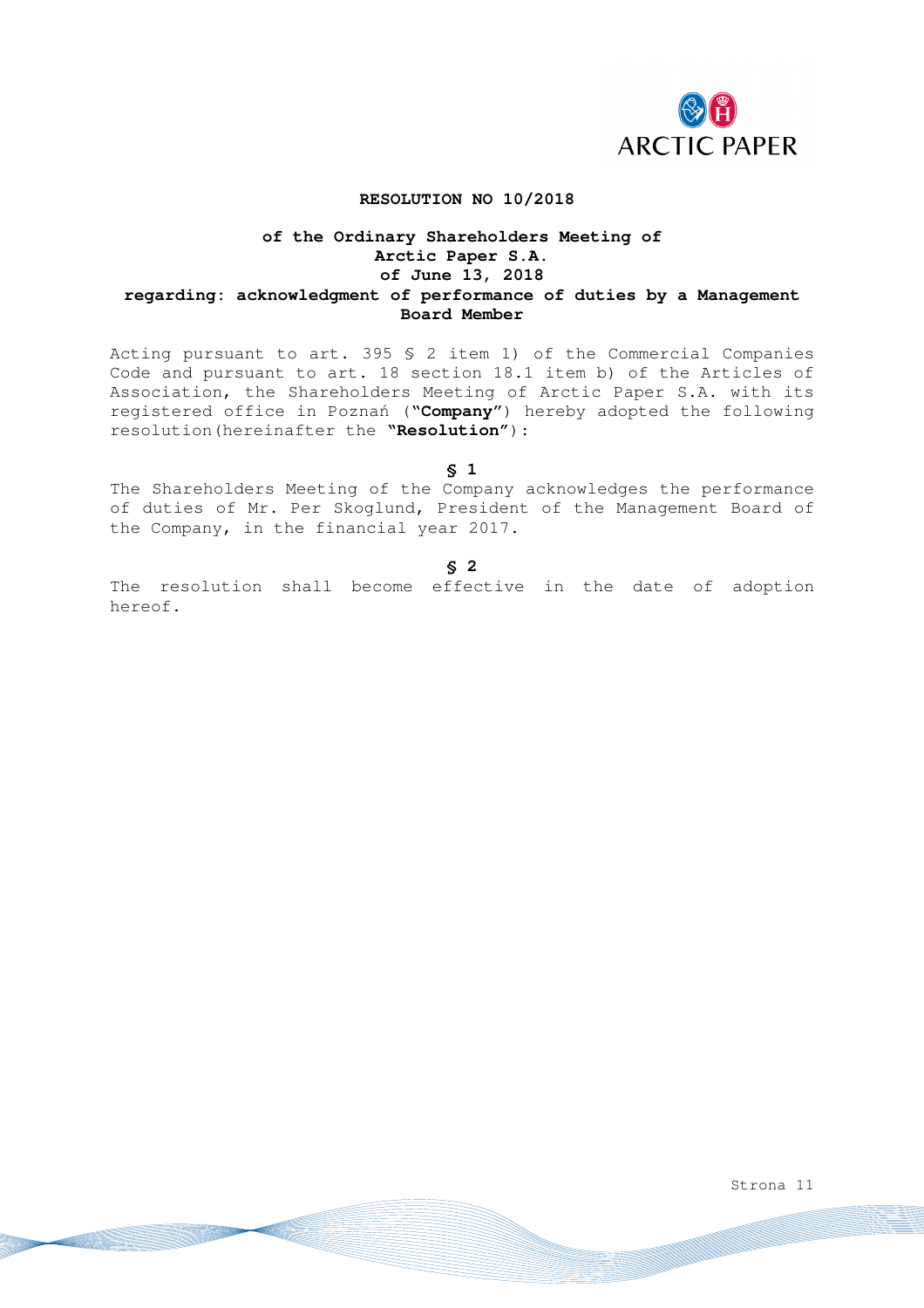

### **RESOLUTION NO 11/2018**

## **of the Ordinary Shareholders Meeting of Arctic Paper S.A. of June 13, 2018 regarding: acknowledgment of performance of duties by a Management Board Member**

Acting pursuant to art. 395 § 2 item 1) of the Commercial Companies Code and pursuant to art. 18 section 18.1 item b) of the Articles of Association, the Shareholders Meeting of Arctic Paper S.A. with its registered office in Poznań ("**Company**") hereby adopted the following resolution(hereinafter the **"Resolution"**):

**§ 1** 

The Shareholders Meeting of the Company acknowledges the performance of duties of Mr. Göran Eklund, President of the Management Board of the Company, in a period from 1 of September 2017 until 31 December 2017.

**§ 2** 

The resolution shall become effective in the date of adoption hereof.

Strona 12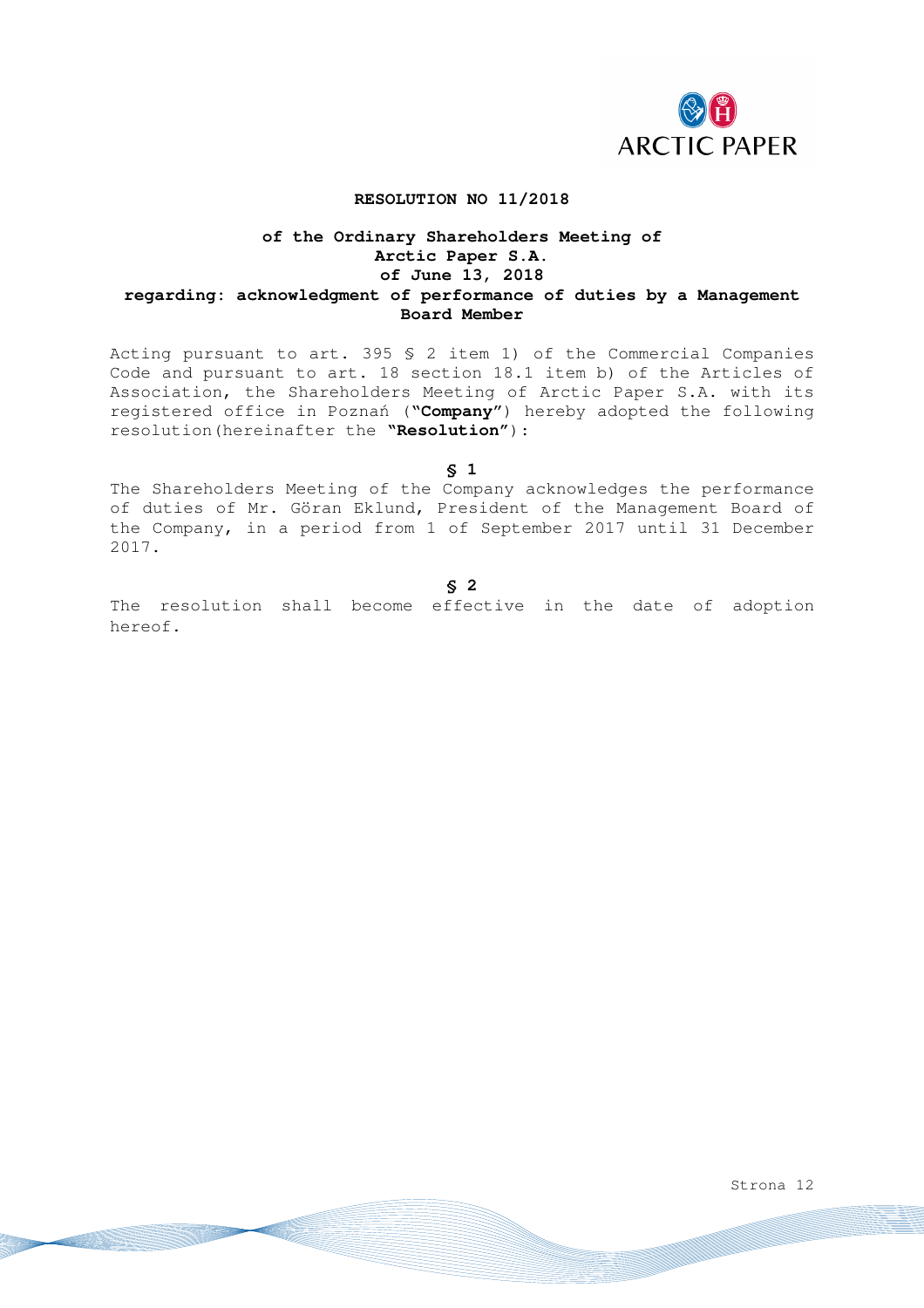

#### **RESOLUTION NO 12/2018**

## **of the Ordinary Shareholders Meeting of Arctic Paper S.A. of June 13, 2018 regarding: acknowledgment of performance of duties by a Management Board Member**

Acting pursuant to art. 395 § 2 item 1) of the Commercial Companies Code and pursuant to art. 18 section 18.1 item b) of the Articles of Association, the Shareholders Meeting of Arctic Paper S.A. with its registered office in Poznań ("**Company**")hereby adopted the following resolution(hereinafter the **"Resolution"**):

**§ 1** 

The Shareholders Meeting of the Company acknowledges the performance of duties of Ms. Małgorzata Majewska – Śliwa, Member of the Management Board of the Company, in a period from 1 January 2017 until 31 August 2017.

**§ 2** 

The resolution shall become effective in the date of adoption hereof.

Strona 13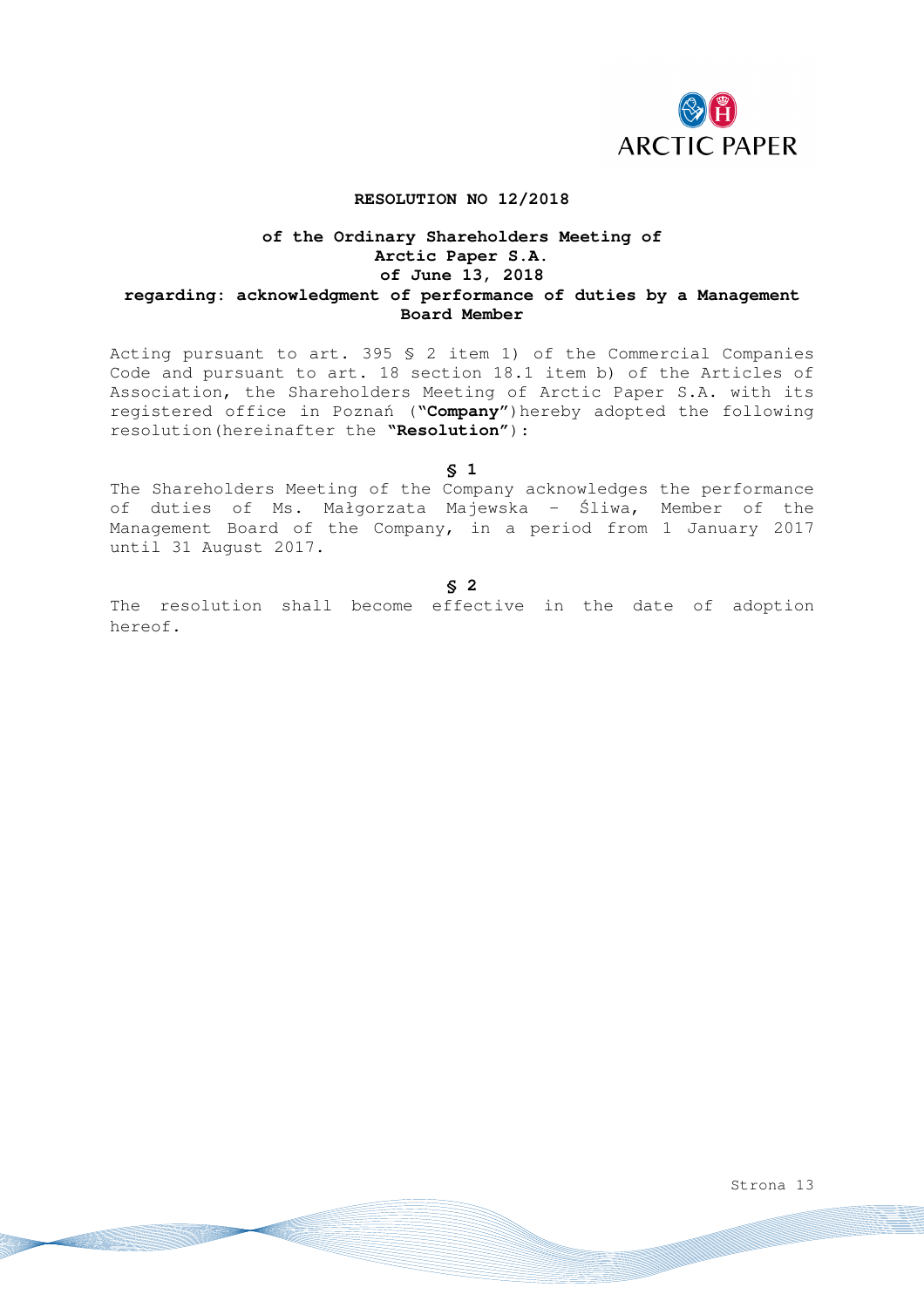

### **RESOLUTION NO 13/2018**

## **of the Ordinary Shareholders Meeting of Arctic Paper S.A. of June 13, 2018 regarding: acknowledgment of performance of duties by a Management Board Member**

Acting pursuant to art. 395 § 2 item 1) of the Commercial Companies Code and pursuant to art. 18 section 18.1 item b) of the Articles of Association, the Shareholders Meeting of Arctic Paper S.A. with its registered office in Poznań ("**Company**")hereby adopted the following resolution(hereinafter the **"Resolution"**):

**§ 1** 

The Shareholders Meeting of the Company acknowledges the performance of duties of Mr. Jacek Łoś, Member of the Management Board of the Company, in a period from 1 January 2017 until 29 May 2017.

#### **§ 2**

The resolution shall become effective in the date of adoption hereof.

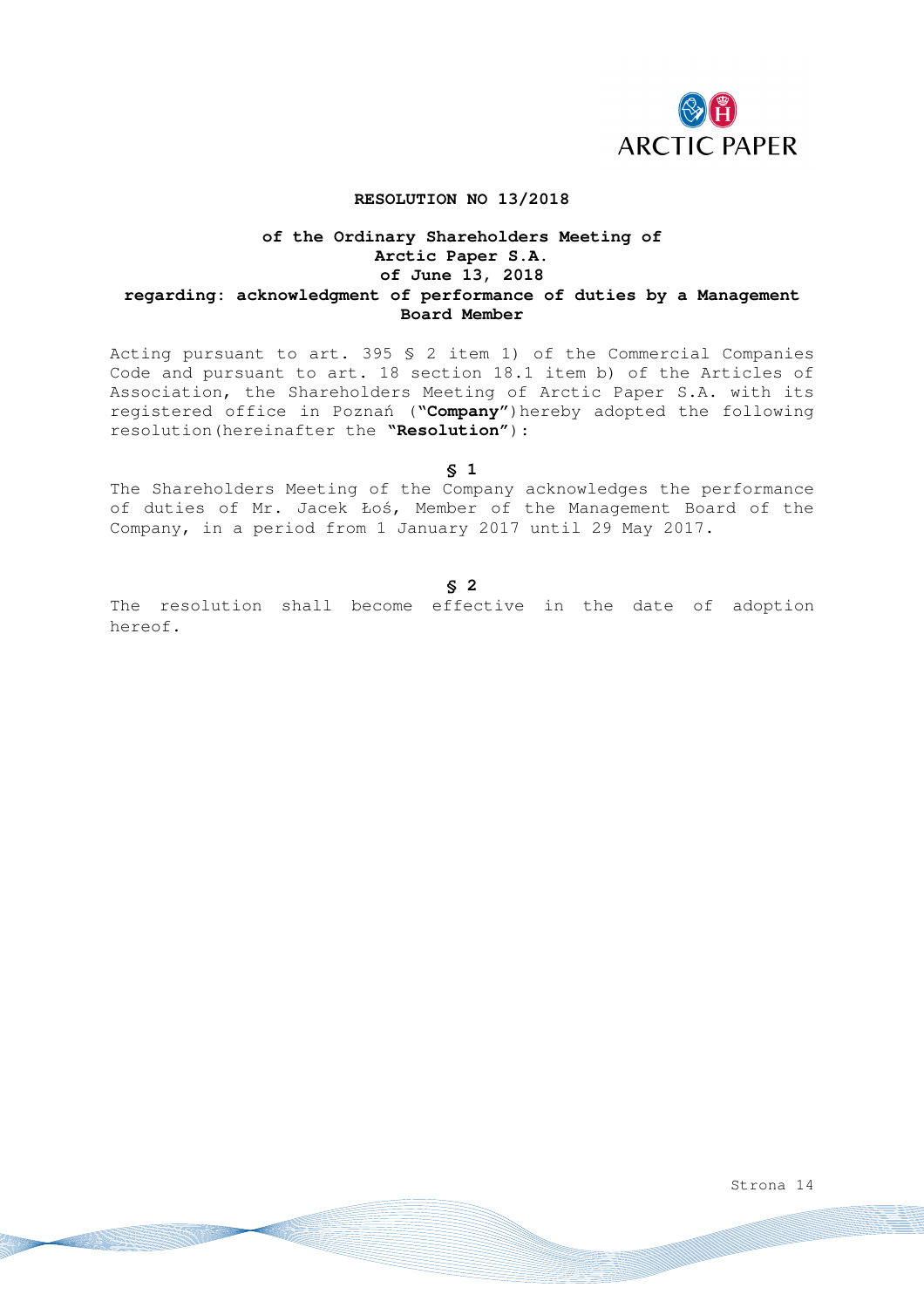

### **RESOLUTION NO 14/2018**

## **of the Ordinary Shareholders Meeting of Arctic Paper S.A. of June 13, 2018 regarding: acknowledgment of performance of duties by a Management Board Member**

Acting pursuant to art. 395 § 2 item 1) of the Commercial Companies Code and pursuant to art. 18 section 18.1 item b) of the Articles of Association, the Shareholders Meeting of Arctic Paper S.A. with its registered office in Poznań ("**Company**")hereby adopted the following resolution(hereinafter the **"Resolution"**):

**§ 1** 

The Shareholders Meeting of the Company acknowledges the performance of duties of Mr. Wolfgang Lübbert, Member of the Management Board of the Company, in a period from 1 January 2017 until 29 May 2017.

**§ 2** 

The resolution shall become effective in the date of adoption hereof.

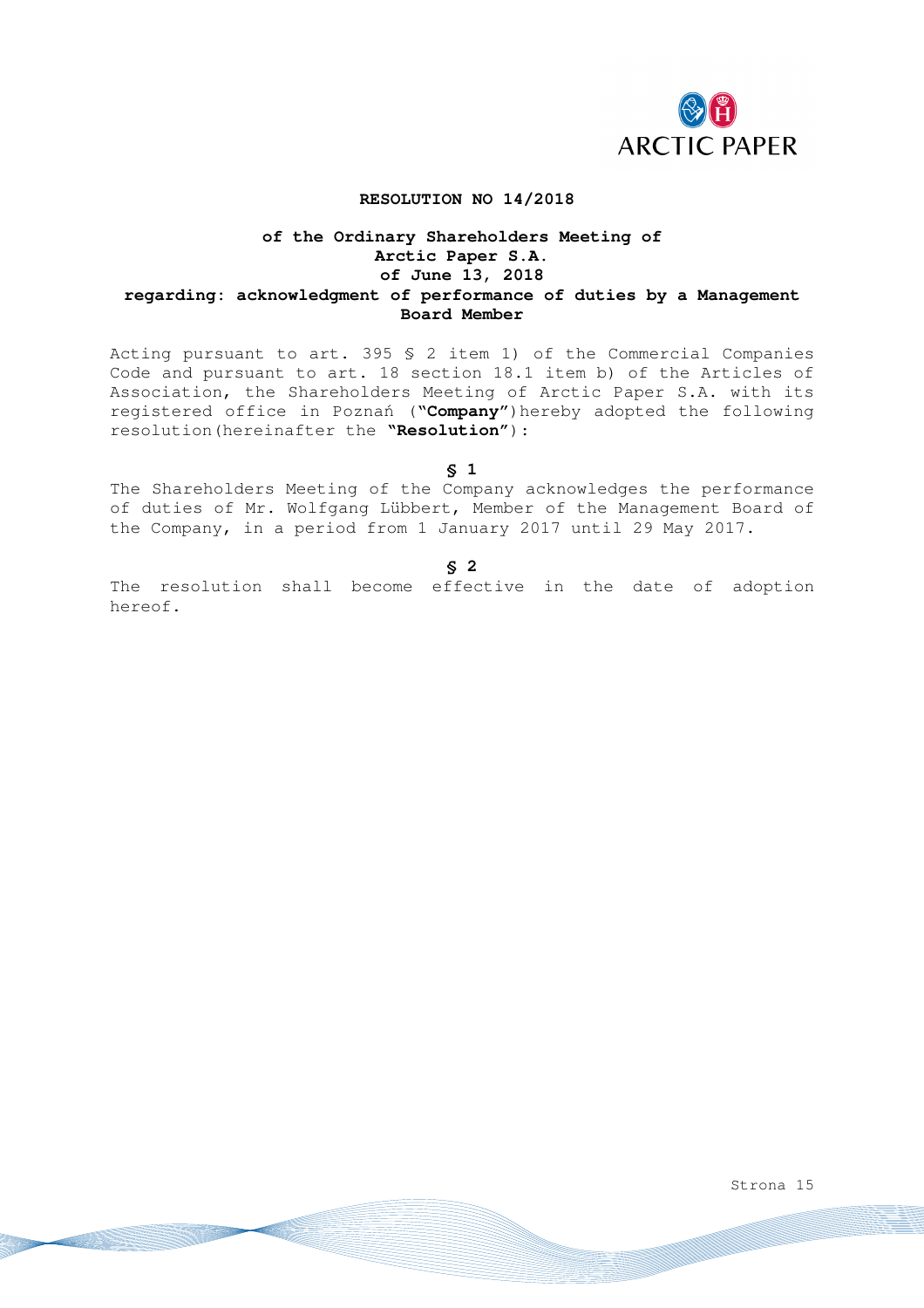

### **RESOLUTION NO 15/2018**

## **of the Ordinary Shareholders Meeting of Arctic Paper S.A. of June 13, 2018 regarding: acknowledgment of performance of duties by a Management Board Member**

Acting pursuant to art. 395 § 2 item 1) of the Commercial Companies Code and pursuant to art. 18 section 18.1 item b) of the Articles of Association, the Shareholders Meeting of Arctic Paper S.A. with its registered office in Poznań ("**Company**")hereby adopted the following resolution(hereinafter the **"Resolution"**):

**§ 1** 

The Shareholders Meeting of the Company acknowledges the performance of duties of Mr. Michał Sawka, Member of the Management Board of the Company, in a period from 1 January 2017 until 29 May 2017.

#### **§ 2**

The resolution shall become effective in the date of adoption hereof.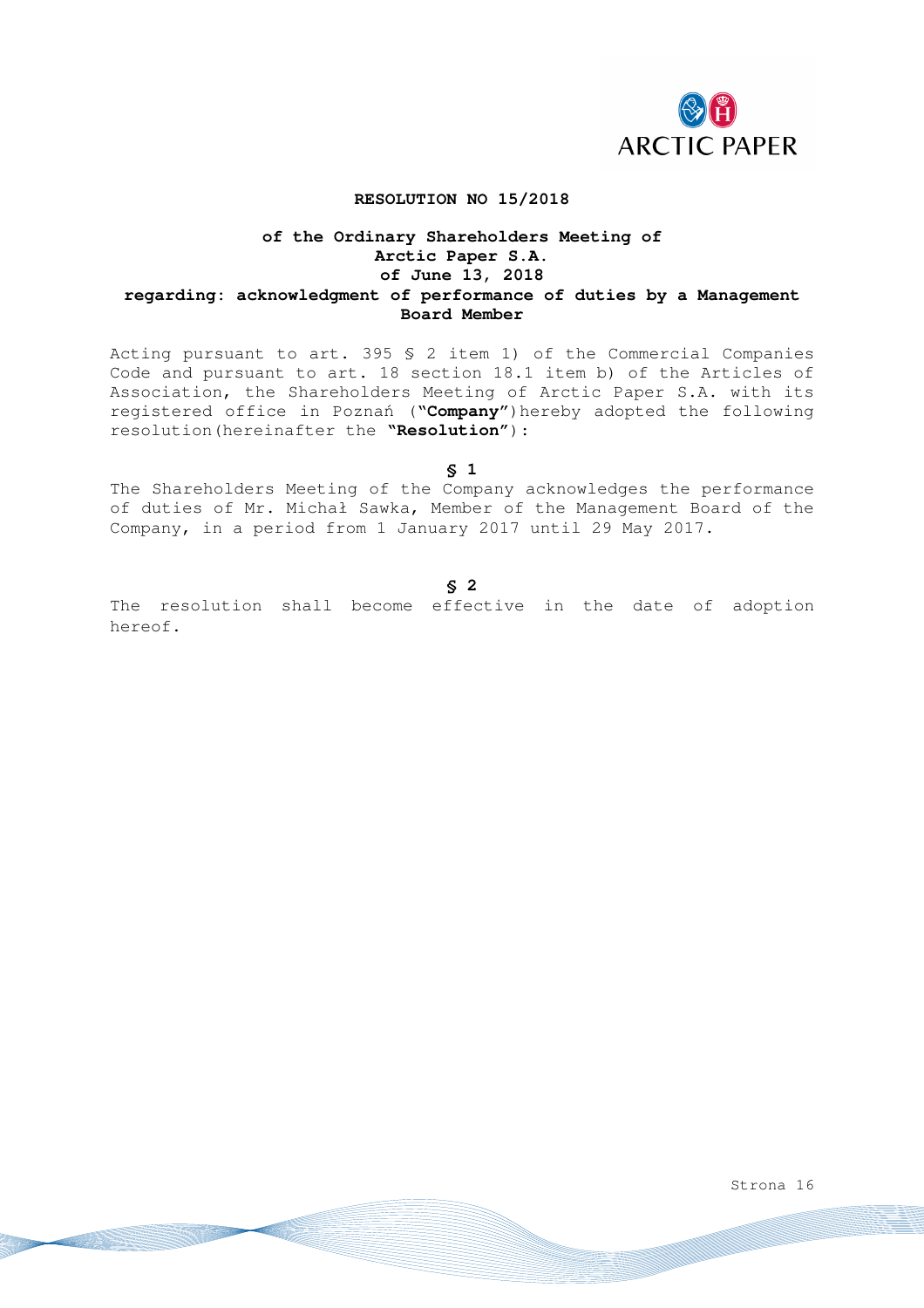

### **RESOLUTION NO 16/2018**

## **of the Ordinary Shareholders Meeting of Arctic Paper S.A. of June 13, 2018 regarding: acknowledgment of performance of duties by a Supervisory Board Member**

Acting pursuant to art. 395 § 2 item 3) of the Commercial Companies Code and pursuant to art. 18 section 18.1 item b) of the Articles of Association, the Shareholders Meeting of Arctic Paper S.A. with its registered office in Poznań ("**Company**")hereby adopted the following resolution (hereinafter the **"Resolution"**):

**§ 1** 

The Shareholders Meeting of the Company acknowledges the performance of duties of Mr. Per Lundeen, President of the Supervisory Board of the Company, in the financial year 2017.

#### **§ 2**

The resolution shall become effective in the date of adoption hereof.

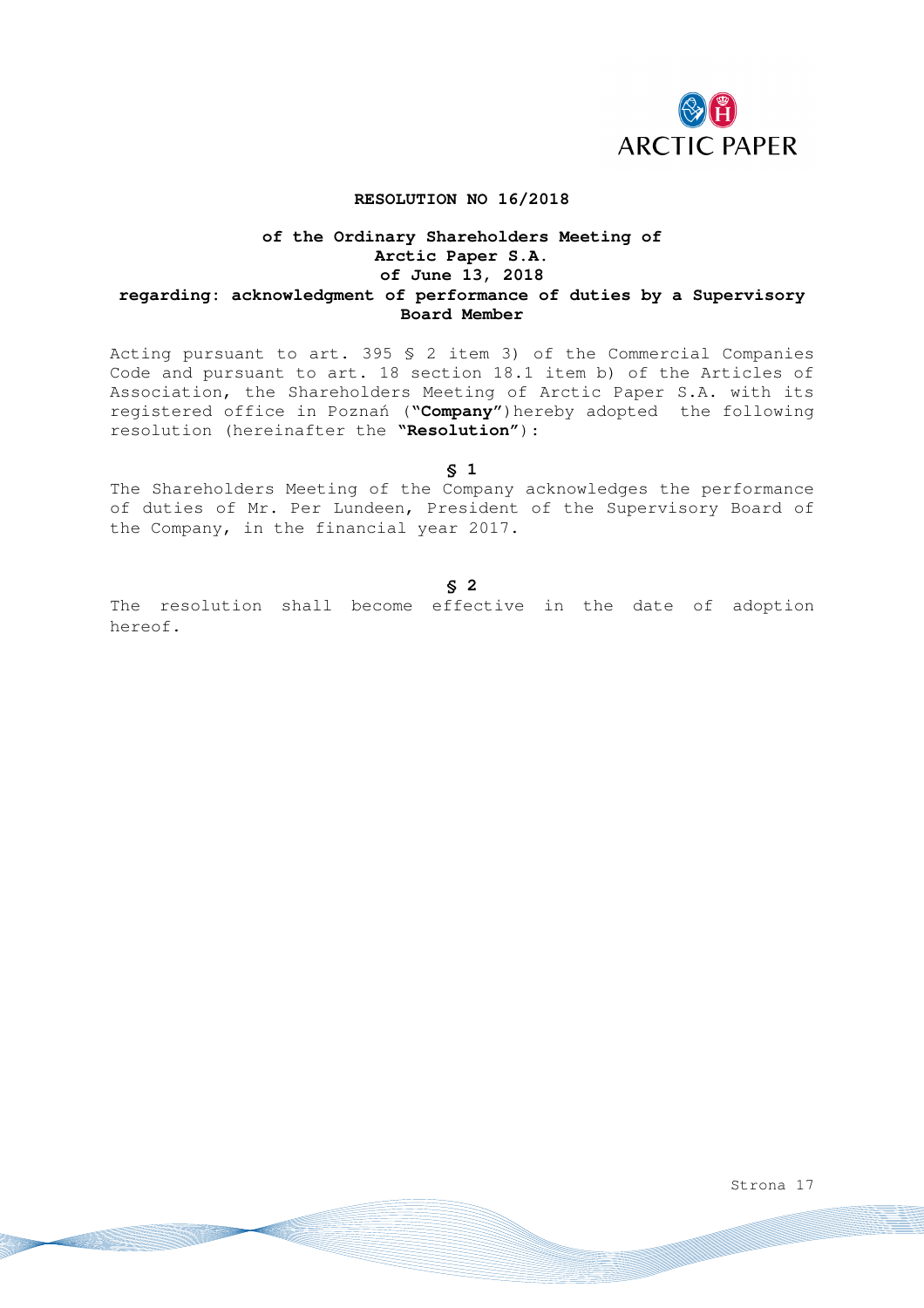

#### **RESOLUTION NO 17/2018**

## **of the Ordinary Shareholders Meeting of Arctic Paper S.A. of June 13, 2018 regarding: acknowledgment of performance of duties by a Supervisory Board Member**

Acting pursuant to art. 395 § 2 item 3) of the Commercial Companies Code and pursuant to art. 18 section 18.1 item b) of the Articles of Association, the Shareholders Meeting of Arctic Paper S.A. with its registered office in Poznań ("**Company**")hereby adopted the following resolution(hereinafter the **"Resolution"**):

**§ 1** 

The Shareholders Meeting of the Company acknowledges the performance of duties of Mr. Thomas Onstad, Member of the Supervisory Board of the Company, in the financial year 2017.

#### **§ 2**

The resolution shall become effective in the date of adoption hereof.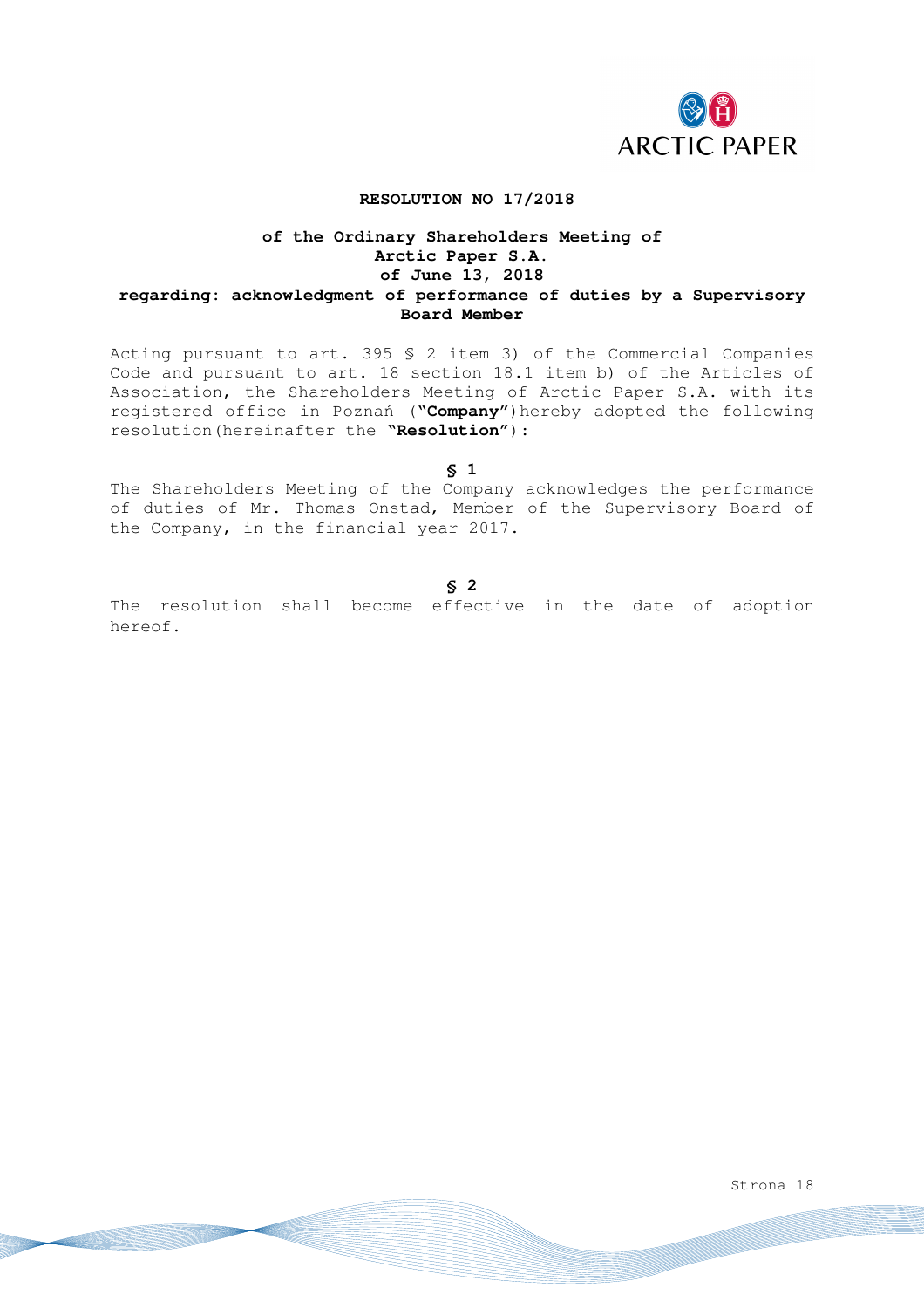

### **RESOLUTION NO 18/2018**

## **of the Ordinary Shareholders Meeting of Arctic Paper S.A. of June 13, 2018 regarding: acknowledgment of performance of duties by a Supervisory Board Member**

Acting pursuant to art. 395 § 2 item 3) of the Commercial Companies Code and pursuant to art. 18 section 18.1 item b) of the Articles of Association, the Shareholders Meeting of Arctic Paper S.A. with its registered office in Poznań ("**Company**")hereby adopted the following resolution(hereinafter the **"Resolution"**):

**§ 1** 

The Shareholders Meeting of the Company acknowledges the performance of duties of Mr. Roger Mattsson, Member of the Supervisory Board of the Company, in the financial year 2017.

#### **§ 2**

The resolution shall become effective in the date of adoption hereof.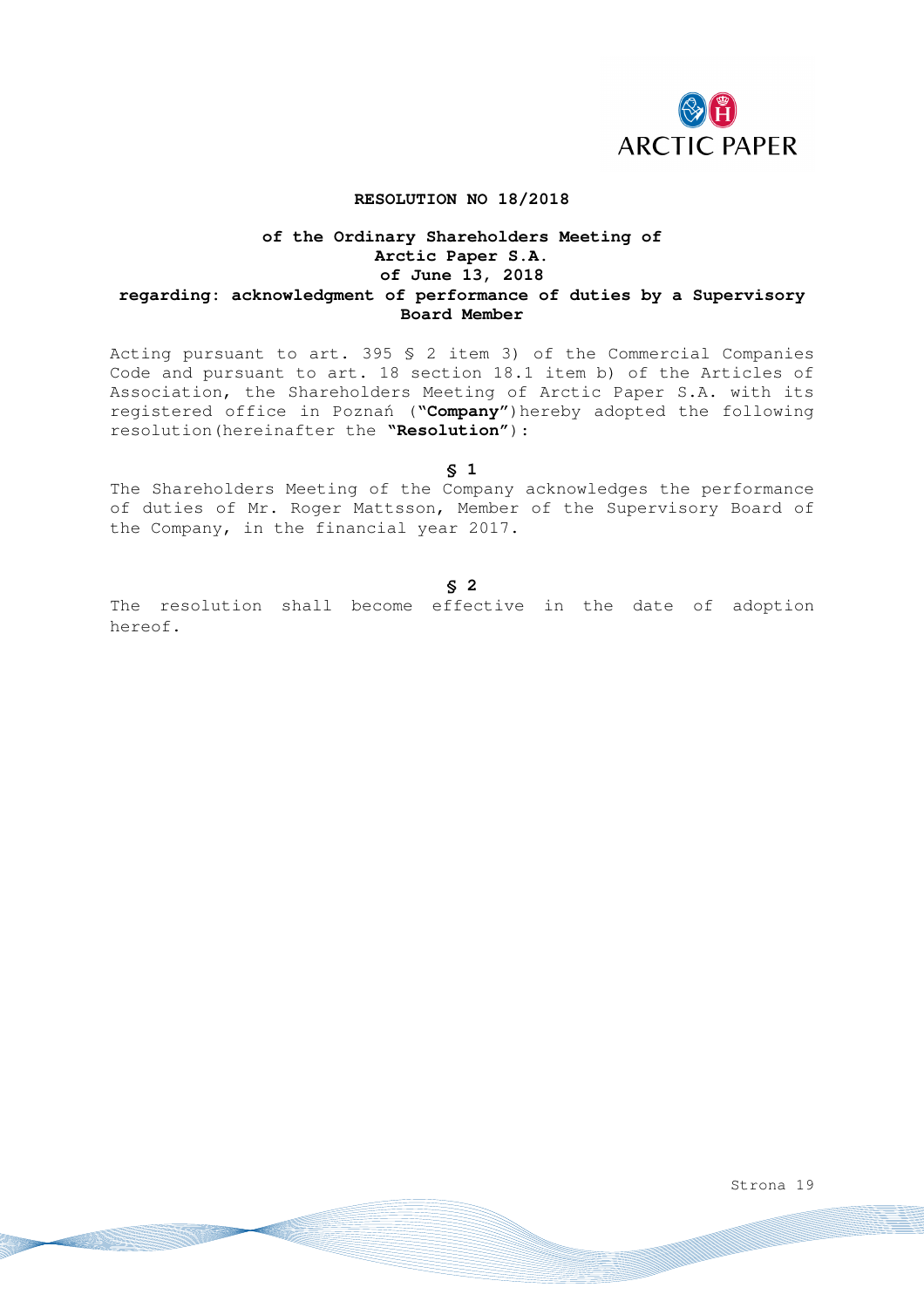

### **RESOLUTION NO 19/2018**

## **of the Ordinary Shareholders Meeting of Arctic Paper S.A. of June 13, 2018 regarding: acknowledgment of performance of duties by a Supervisory Board Member**

Acting pursuant to art. 395 § 2 item 3) of the Commercial Companies Code and pursuant to art. 18 section 18.1 item b) of the Articles of Association, the Shareholders Meeting of Arctic Paper S.A. with its registered office in Poznań ("**Company**")hereby adopted the following resolution(hereinafter the **"Resolution"**):

**§ 1** 

The Shareholders Meeting of the Company acknowledges the performance of duties of Mr. Maciej Georg, Member of the Supervisory Board of the Company, in the financial year 2017.

#### **§ 2**

The resolution shall become effective in the date of adoption hereof.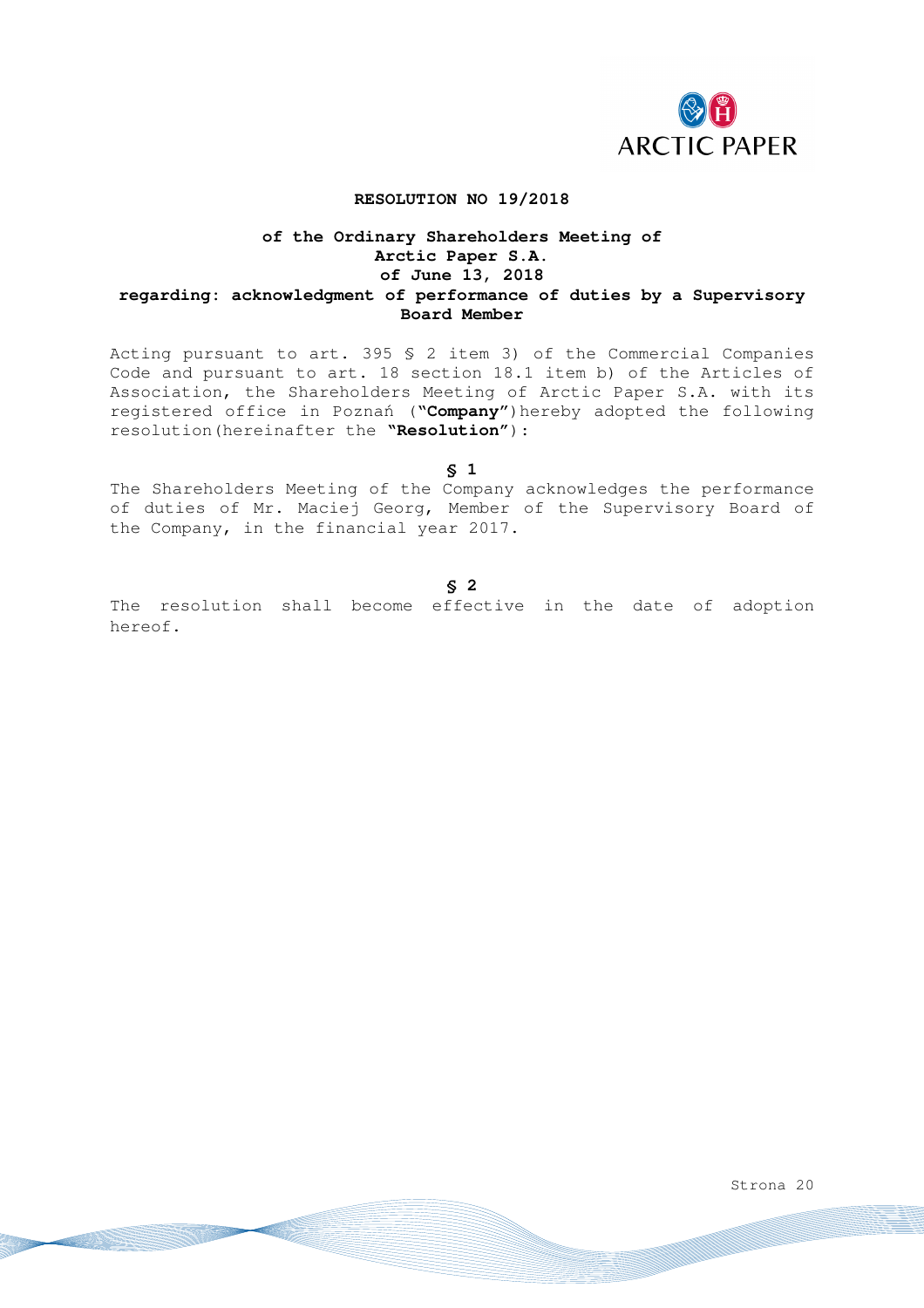

### **RESOLUTION NO 20/2018**

## **of the Ordinary Shareholders Meeting of Arctic Paper S.A. of June 13, 2018 regarding: acknowledgment of performance of duties by a Supervisory Board Member**

Acting pursuant to art. 395 § 2 item 3) of the Commercial Companies Code and pursuant to art. 18 section 18.1 item b) of the Articles of Association, the Shareholders Meeting of Arctic Paper S.A. with its registered office in Poznań ("**Company**")hereby adopted the following resolution(hereinafter the **"Resolution"**):

**§ 1** 

The Shareholders Meeting of the Company acknowledges the performance of duties of Mr. Mariusz Grendowicz, Member of the Supervisory Board of the Company, in the financial year 2017.

#### **§ 2**

The resolution shall become effective in the date of adoption hereof.